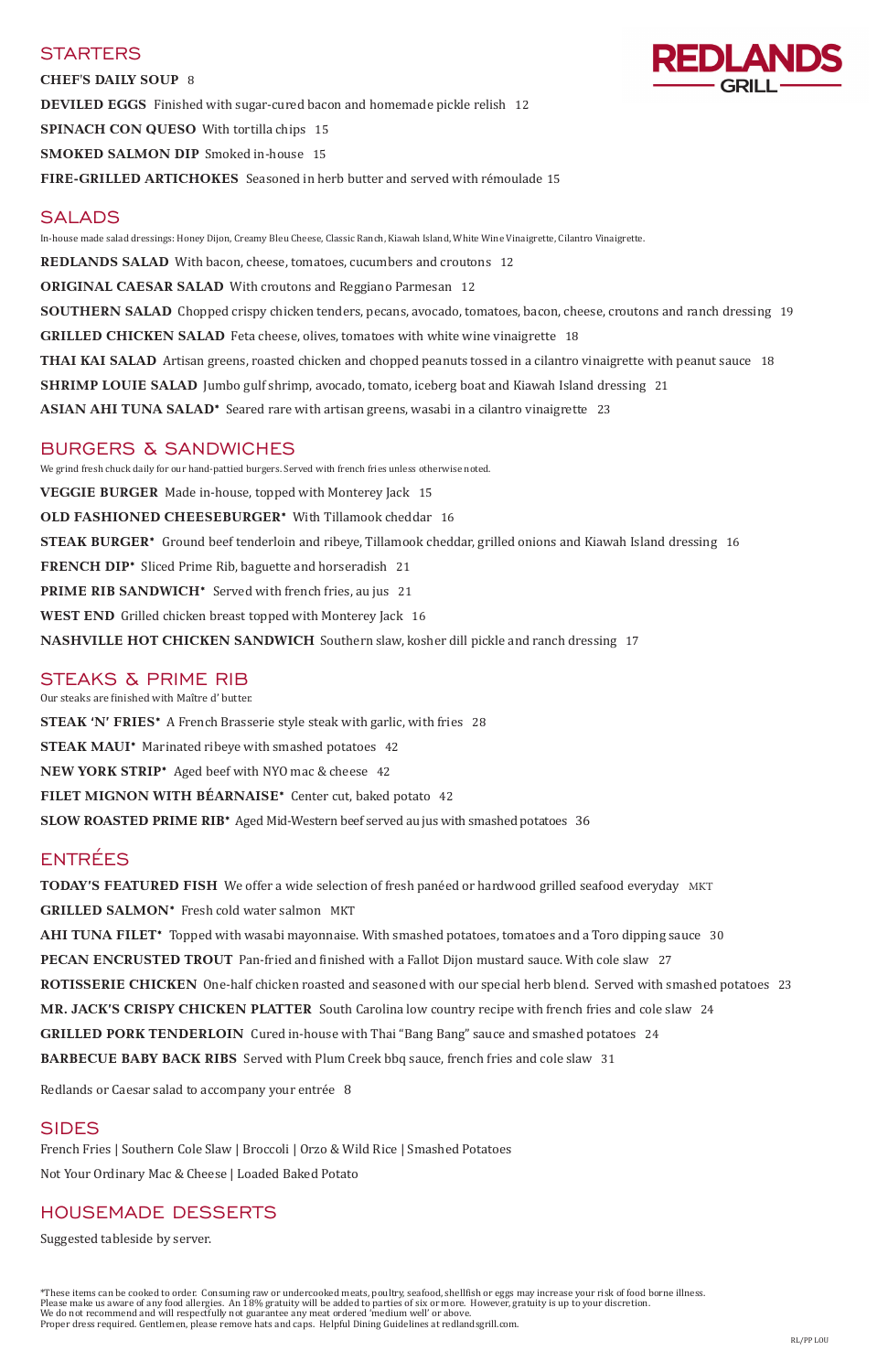# REDS

### CABERNET SAUVIGNON & CABERNET BLENDS

**GREYSTONE** – California 11/37 **AUSTIN HOPE** – Paso Robles 15/51 **JOSEPH CARR** – Napa Valley 16/54 **FOLEY JOHNSON** *ESTATE* – Napa Valley 17/58 **SEBASTIANI** – Lake County/Sonoma County40 **ST. FRANCIS** – Sonoma County 45 **FRANCISCAN** – Napa Valley 50 **STARMONT** – Napa Valley 55 **ROTH** – Sonoma County58 **SILVERADO** – Napa Valley 75 **MT. VEEDER** – Napa Valley 83 **CLOS PEGASE** – Napa Valley 90 **SEQUOIA GROVE** – Napa Valley 87 **HALL** – Napa Valley 100 **CHALK HILL** *ESTATE RED* – Chalk Hill 105 **GROTH** – Oakville, Napa Valley 110 **LANCASTER** *ESTATE* – Alexander Valley 130 **CAYMUS** – Napa Valley145

#### **MERLOT**

**J. LOHR "LOS OSOS"** – Paso Robles 11/37 **WENTE "SANDSTONE"** – Livermore Valley, San Francisco Bay 12/41 **MARKHAM** – Napa Valley52 **NORTHSTAR** – Columbia Valley 75 **DUCKHORN VINEYARDS** – Napa Valley 90

#### PINOT NOIR

**LUCKY STAR** – California 10/34 **ANGELS INK** – Monterey, California 12/41 **ELOUAN** – Oregon 13/44 **CHALK HILL** – Sonoma Coast 14/48 **ANGELINE** – Sonoma County 42 **ACACIA** – Carneros 48 **CHALONE** *ESTATE* – Chalone AVA 52 **THE FOUR GRACES** – Willamette Valley 52 **WILLAMETTE VALLEY "WHOLE CLUSTER"** – Oregon 55 **ARGYLE** – Willamette Valley 65 **BELLE GLOS** *CLARK & TELEPHONE* – Santa Maria Valley 75 **FOLEY** *RANCHO SANTA ROSA* – Sta. Rita Hills 80 **FLOWERS** – Sonoma Coast 85

### ZINFANDEL

**JOEL GOTT** – Napa County 11/41 **CAMPUS OAKS "OLD VINE"** – Lodi 28 **SEGHESIO** – Sonoma County 50 **RIDGE** *GEYSERVILLE* – California 62

### OTHER INTERESTING REDS

**BROQUEL MALBEC** – Mendoza, Argentina 12/41 **NEWTON CLARET** – Sonoma County 45 **SEBASTIANI "GRAVEL BED"** – Sonoma County46 **8 YEARS IN THE DESERT** *BY ORIN SWIFT* – California 62 **THE PRISONER** – Napa Valley75 **MOLLYDOOKER "BLUE EYED BOY"** – McLaren Vale, Australia 90 **PAPILLON** *BY ORIN SWIFT* – Napa Valley 100

## HANDCRAFTED MARTINIS \$15

## **WHITES**

#### **HAVANA MARTINI**

Myer's Dark Rum : Malibu Rum : Honey Syrup : Indian Orange Bitters

**THE DUKE** 

Classic Martini : Bombay Sapphire Gin or Belvedere Vodka

**PEAR MARTINI** Grey Goose La Poire Vodka : Domain de Canton Ginger : Candied Ginger

**HUMMINGBIRD** Cathead Honeysuckle Vodka : Honey Syrup : Fresh Basil : Jalapeños

**CINDY'S LEMON DROP** Ketel One Citroen Vodka : Lemon Juice

**THE SPARKLING ROSE** Corzo Silver Tequila : Grapefruit Bitters : Sparkling Wine

**'21' MANHATTAN** Bulleit Rye Whiskey : Sweet Vermouth : Bitters

**FLEUR-DE-LIS**  Square One Vodka : St~Germain : Grapefruit Juice : Sparkling Wine

**RED-HEADED RITA**  El Mayor Blanco Tequila : Pomegranate Juice

*Olives and Candied Cherries by Filthy Food.*

#### CHAMPAGNE & SPARKLING

**RUFFINO PROSECCO** – Italy DOC 11/37 **DOMAINE CHANDON** – California 12/41 **GLORIA FERRER BLANC DE NOIR –** Carneros 45 **TAITTINGER** – Á Reims, France 100 **LOUIS ROEDERER BRUT PREMIER** – Á Reims, France 105

#### **CHARDONNAY**

**CHALK HILL** – Russian River Valley 11/37 **WENTE** *ESTATE GROWN* – Livermore Valley 12/41 **J. LOHR "ARROYO SECO"** – Monterey County 15/51 **SEBASTIANI** – North Coast 35 **LINCOURT** *COURTNEY'S* – Sta. Rita Hills 40 **CHATEAU STE. MICHELLE** *CANOE RIDGE* – Columbia Valley 42 **STARMONT** – Carneros 42 **CATENA** – Mendoza, Argentina 45 **CHALONE** *ESTATE* – Chalone AVA 48 **SONOMA-CUTRER** *RUSSIAN RIVER RANCHES* **–** Sonoma Coast 48 **FOLEY** *RANCHO SANTA ROSA* – Sta. Rita Hills 50 **MER SOLEIL SILVER "UNOAKED"** – Monterey County 55 **PINE RIDGE "DIJON CLONES"** – Carneros 58 **CLOS PEGASE** *MITSUKO'S VINEYARD* – Carneros 60 **GARY FARRELL** – Russian River Valley 62 **CAKEBREAD CELLARS** – Napa Valley 70 **CHALK HILL** *ESTATE BOTTLED* – Chalk Hill75 **JOSEPH DROUHIN PULIGNY-MONTRACHET –** Beaune, France105

### SAUVIGNON BLANC & FUMÉ BLANC

**DASHWOOD** – Marlborough, New Zealand 11/37 **FERRARI-CARANO FUMÉ BLANC** – Sonoma County 12/41 **HONIG** – Napa Valley 12/41 **ROTH** *ESTATE* – Alexander Valley 40 **KIM CRAWFORD** – Marlborough, New Zealand 42 **CRAGGY RANGE** *TE MUNA ROAD VINEYARD* – Martinborough, New Zealand 50 **CAKEBREAD CELLARS** – Napa Valley 65

### OTHER WHITES & ROSÉ

**FLEUR DE MER ROSÉ** – Côtes De Provence 10/37 **FERRARI-CARANO PINOT GRIGIO** – Sonoma County 11/37 **MARCO FELLUGA PINOT GRIGIO** – Collio, Italy 13/44 **CHATEAU STE. MICHELLE RIESLING** – Columbia Valley 10/34 **CONUNDRUM WHITE TABLE WINE** – California 50 **SANTA MARGHERITA PINOT GRIGIO** – Alto Adige, Italy 45

### DESSERT SELECTIONS

**GRAHAM'S SIX GRAPES** *375 ML BOTTLE* – Portugal 9/28

 *Some wine may contain sulfites.* 



# HANDCRAFTED COCKTAILS

**SPICY MARGARITA** 13 Tanteo Jalapeño Tequila : Fresh Lime Juice : Agave Nectar **DOPPELGÄNGER** 13 Angel's Envy Bourbon : Disaronno : Candied Cherry : Fever Tree Ginger Ale **WHALE FLOWER** 12 Gray Whale Gin : St~Germain : Grapefruit Juice : Fever Tree Club Soda **KNICKERBOCKER** 13 Angel's Envy Bourbon : Angostura Bitters : Candied Cherry **THE (502)** 13 Bulleit Rye Whiskey : Bittermens Bitters : Blueberry Jam : Fever Tree Ginger Beer **SAZERAC COCKTAIL** 13 Sazerac Rye Whiskey : Herbsaint : Peychauds Bitters **ELDERFLOWER MOJITO** 12 Bacardi Light Rum : St~Germain : Fresh Mint **KENTUCKY OLD FASHIONED** 13 Bulleit Bourbon : Angostura Bitters : Regan's Orange Bitters **VODKA MULE** 11 Wheatley Vodka : Fever Tree Ginger Beer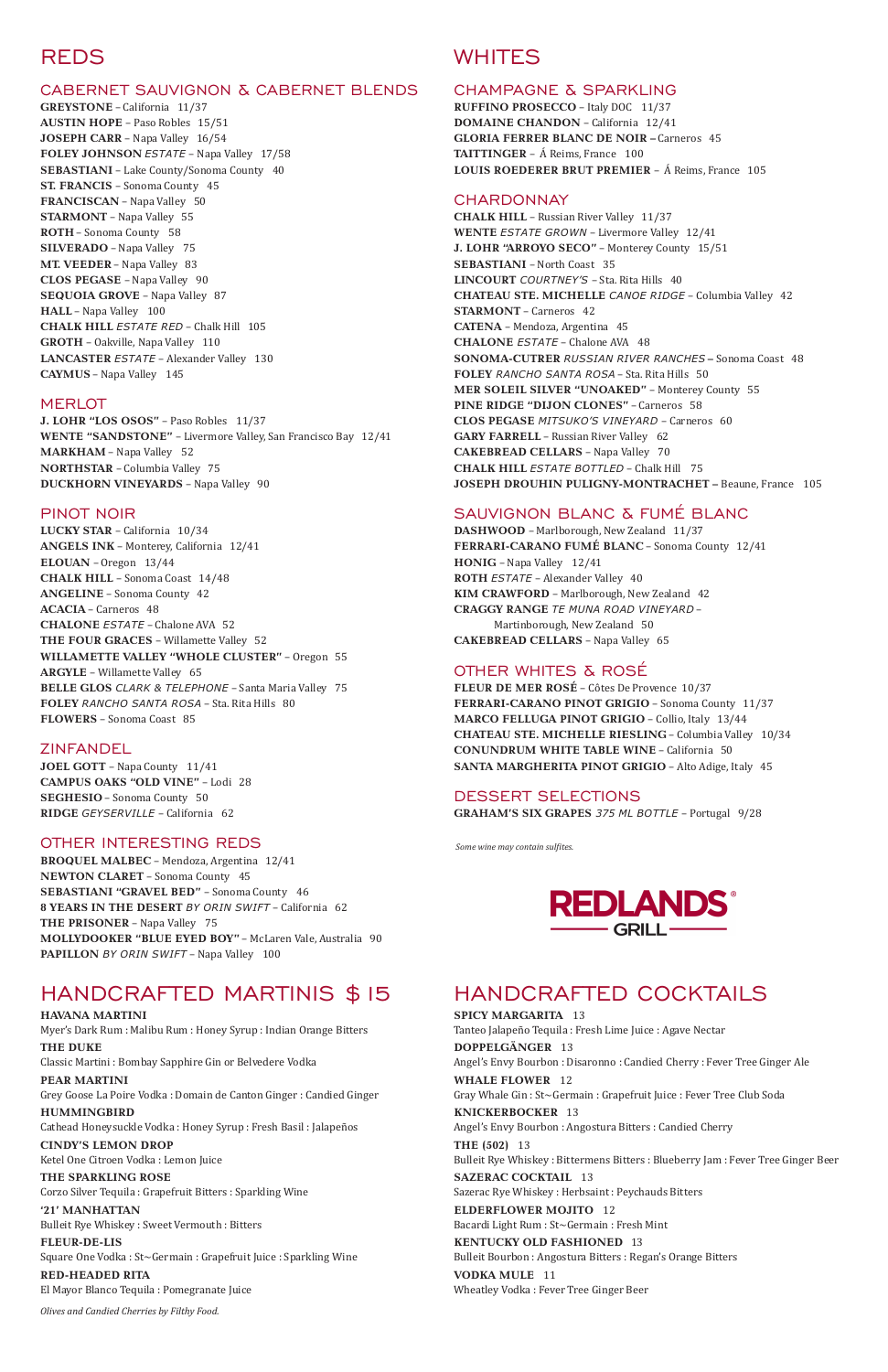## WHISKEY

Angel's Envy \$10 Angels Envy Cask Strength \$45\* Angels Envy Oloroso Sherry Cask \$60\* Angels Envy Tawny Port Barrel Finish \$60\* Baker's \$11 Basil Hayden's Single Barrel \$11 Blanton's \$15 Blade and Bow \$12 Buffalo Trace Single Barrel Select \$9 Bulleit \$9 Eagle Rare Single Barrel Select \$11 Elijah Craig Small Batch \$9 Evan Williams Single Barrel \$9 Four Roses Single Barrel \$10 George Remus Repeal \$14\* Gentleman Jack \$12 I.W Harper 15 year \$20 Jack Daniels Single Barrel \$11 Jack Daniels \$9 Jefferson Reserve \$12 Knob Creek Small Batch \$9 Maker's 46 \$11 Maker's Mark \$9 Maker's Mark Wood Finishing Series RC6 \$18 Michter's US 1 Small Batch \$11 *\* Limited Availability* 

 *Add \$1.50 for rocks or neat pours.*